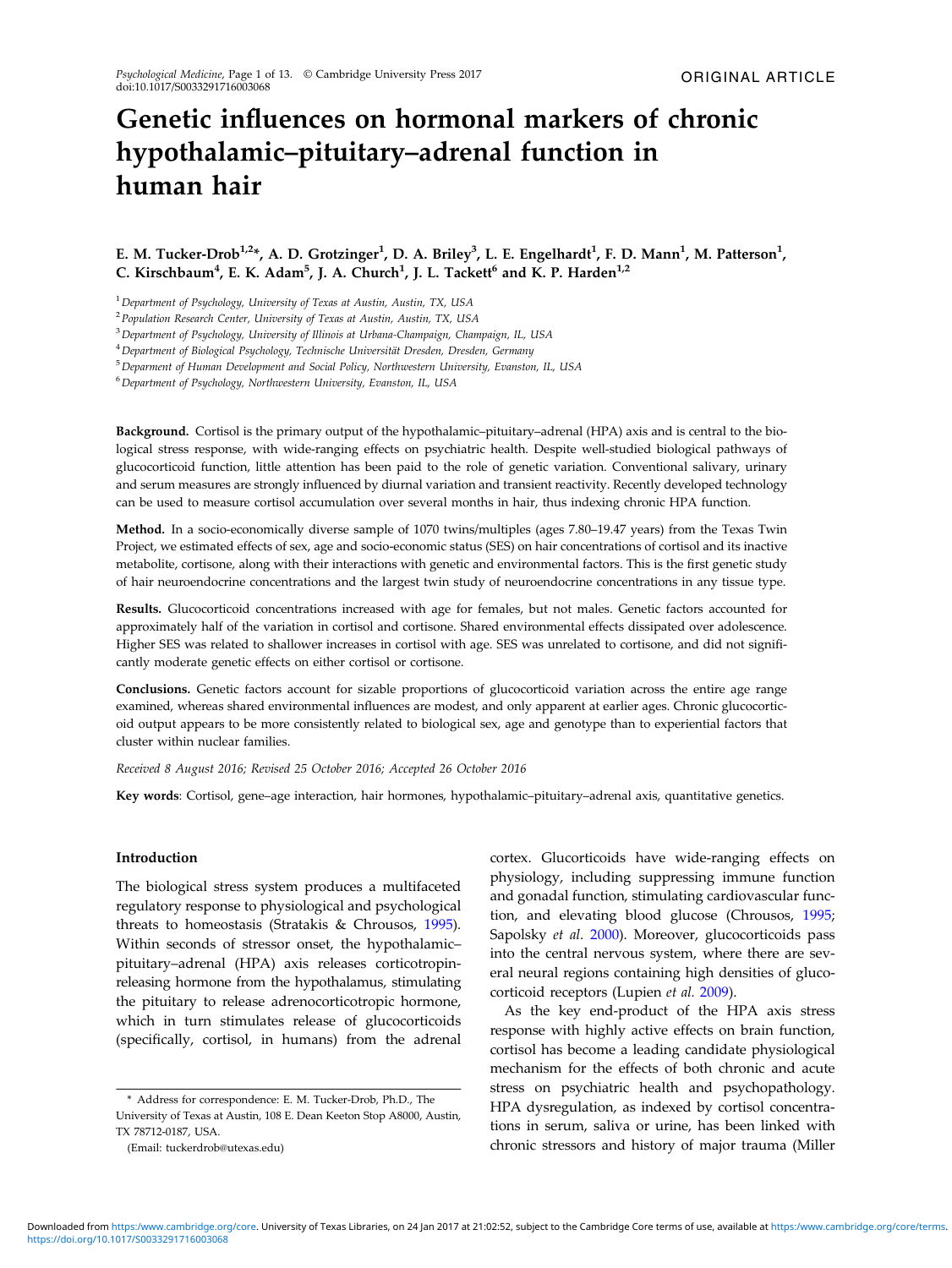et al. [2007\)](#page-11-0), and has been concurrently and prospectively associated with a range of psychiatric symptomologies and disorders, including depression, anxiety and post-traumatic stress disorder (Heim et al. [2008](#page-11-0); Lupien et al. [2009;](#page-11-0) Vrshek-Schallhorn et al. [2012\)](#page-12-0). Animal models that experimentally manipulate the social environment have found that HPA dysregulation is associated with brain atrophy and with suppression of signals for neurogenesis and synapse formation (Meaney, [2003](#page-11-0)). Moreover, in animal models, administering exogenous glucocorticoids produces similar deleterious effects on neural structure (Lupien et al. [2009\)](#page-11-0).

## Overcoming methodological challenges in measuring HPA function using hair samples

That cortisol output follows a pattern of diurnal variation complicates research on the role of chronic HPA function in stress and psychopathology. Diurnal variation typically begins with cortisol levels rising in the early morning, peaking immediately after waking, and declining through the day and evening. Cortisol levels measured in blood and saliva closely track diurnal patterns of output, and urinary levels reflect output over periods of 12–48 h (Russell et al. [2015](#page-11-0)). Because of this diurnal variation, single samples of cortisol in bodily fluids confound temporally stable individual differences in basal cortisol levels with intra-individual fluctuations. Researchers, therefore, typically attempt to index chronic levels of HPA function by taking repeated salivary samples across the day and over multiple days (Adam & Kumari, [2009\)](#page-10-0), a costly approach that imposes participant burden, and carries the risk of participant non-compliance and dropout. Although repeated measurements of cortisol across the day are necessary for estimating elements of diurnal rhythm such as the cortisol awakening response or diurnal cortisol decline (Stalder et al. [2016\)](#page-12-0), they only provide an indirect index of long-term average or basal cortisol output.

Recently, researchers have developed methods for the analysis of cortisol accumulations in hair samples collected non-invasively at the time of the laboratory visit (Gao et al. [2015\)](#page-11-0). Cortisol is hypothesized to be incorporated into the hair primarily via passive diffusion from blood capillaries surrounding the hair follicle (Stalder & Kirschbaum, [2012\)](#page-12-0). Hair cortisol captures the accumulation of free cortisol over several months (Russell et al. [2015\)](#page-11-0). Internal consistency estimates as estimated using duplicate sampling are above 0.90 (Stalder et al. [2012](#page-12-0)), month-long test–retest consistencies are above 0.80 (Short et al. [2016\)](#page-12-0), and year-long test–retest consistencies are over 0.70 (Stalder & Kirschbaum, [2012\)](#page-12-0). Hair cortisol concentrations have been estimated to correspond at over 0.60 with estimates of total cortisol output from thrice-daily sampling of saliva taken over a 1-month period (Short et al. [2016\)](#page-12-0), but convergent validity is much lower for urinary sampling (Sauvé et al. [2007;](#page-11-0) Short et al. [2016\)](#page-12-0) and for salivary estimates taken over periods of 3–4 days (Xie et al. [2011](#page-12-0)), which are currently considered best practices. Hair cortisol concentrations are robust to a number of possible confounds, including natural hair color, oral contraceptive use, smoking, use of everyday hair products and frequency of hair washes (Dettenborn et al. [2012](#page-11-0)). Hair cortisol is associated, as expected, with known disrupters of normal HPA functions, including shift work, Cushing syndrome and post-traumatic stress disorder (Staufenbiel et al. [2013](#page-12-0)). Some studies have also reported a negative association between hair cortisol and socio-economic status (SES) in children (Vaghri et al. [2013;](#page-12-0) Rippe et al. [2016](#page-11-0); Vliegenthart et al. [2016\)](#page-12-0) and in adults (Serwinski et al. [2016\)](#page-12-0). However, null associations between SES and hair cortisol have also been reported (Bosma et al. [2015;](#page-10-0) Staufenbiel et al. [2015\)](#page-12-0).

## Unclear role of genetic variation in HPA axis function

Although variation in HPA axis output is most commonly discussed as a biomarker for exposure to environmental stress, genetic variation is also a potential contributor to heterogeneity in HPA axis output (Stratakis et al. [1997](#page-12-0); Miller et al. [2007;](#page-11-0) Lupien et al. [2009\)](#page-11-0). Indeed, the biological pathways from gene sequence to cortisol production, reception and regulation are well studied, and polymorphisms in these cortisol-relevant genes may account for heterogeneity in HPA function and cortisol output (Ising & Holsboer, [2006](#page-11-0); Redei, [2009](#page-11-0); Cole, [2010](#page-10-0)). However, biomarkers of HPA function are not currently available in samples of genotyped individuals that are sufficiently large for a well-powered genetic association study of quantitative traits (Velders et al. [2011;](#page-12-0) Bolton et al. [2014\)](#page-10-0).

For many psychiatrically relevant phenotypes, only a small subset of the specific genetic polymorphisms that constitute genetic risk have been identified, but vast literatures from twin and family designs provide precise, replicable estimates of heritability and genetic covariance with other phenotypes. For HPA axis function, however, even this basic information is lacking, as there has been relatively little research from genetic epidemiology on glucocorticoid output. A 2003 review identified only 12 genetically informative studies of cortisol (Bartels et al. [2003\)](#page-10-0). These studies were limited by failures to account for the cortisol diurnal rhythm, small sample sizes (no study exceeded 150 twin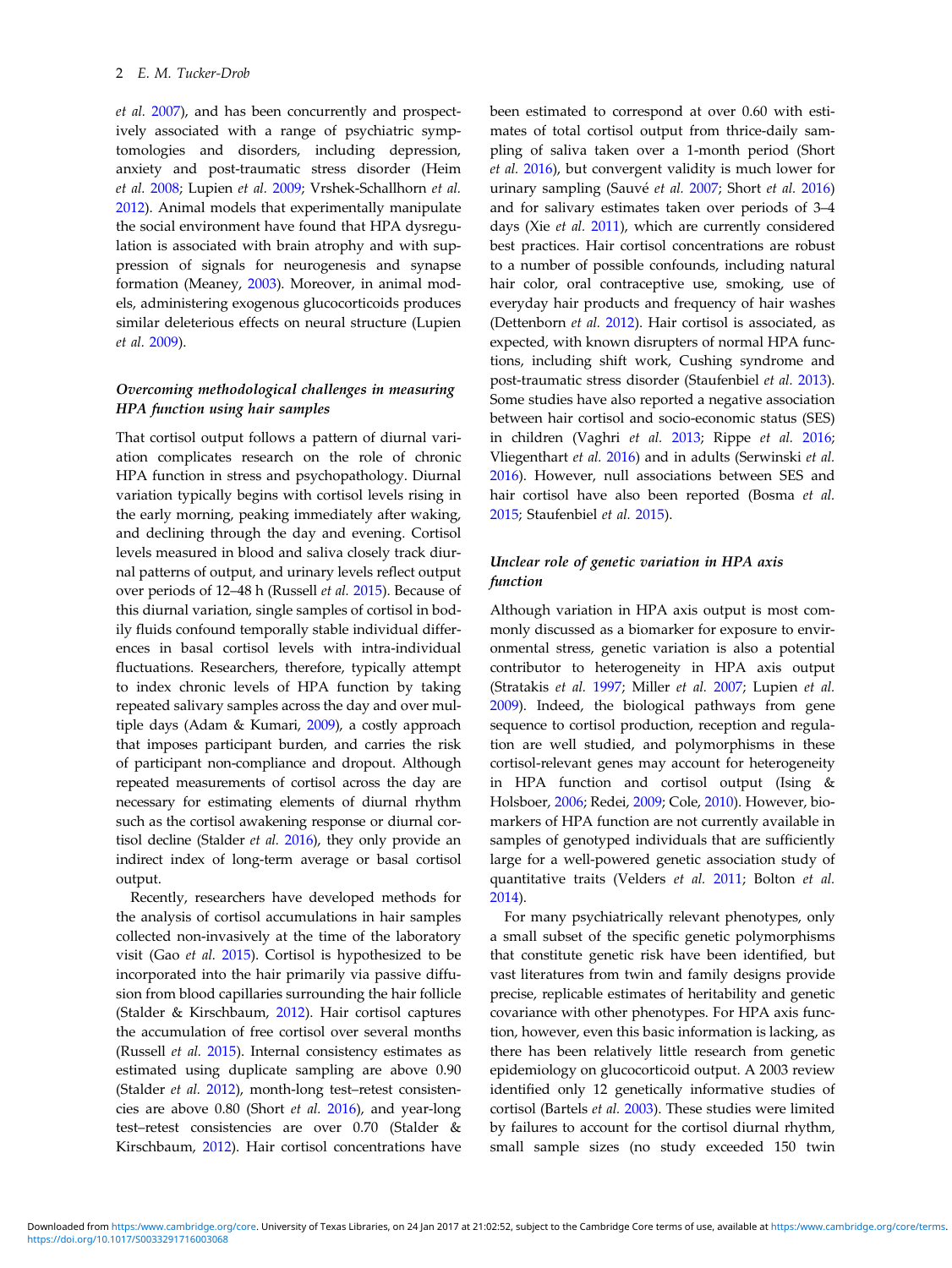pairs) and a lack of methodological consistency. There have been a handful of more recent twin studies of salivary cortisol, most notably a study of 700 individuals from 309 twin families (Kupper et al. [2005](#page-11-0)), and another study of 446 twin pairs (Van Hulle et al. [2012\)](#page-12-0). Overall, heritability estimates of salivary cortisol have been moderate, with the largest heritability estimates found for samples taken at waking (about 30– 40%), and somewhat lower estimates for samples taken later in the day (about 0–20%). Whether these estimates, which may be downwardly biased by transient fluctuations in cortisol, generalize to overall cortisol output over a period of months is an open question.

Genetic influences on chronic HPA function may vary across subgroups. In animal models, marked sex differences exist in HPA activity, in the direction of greater glucocorticoid output in females compared with males. Moreover, sex hormones may modulate HPA function (Viau & Meaney, [1991](#page-12-0); McCormick & Mathews, [2007](#page-11-0)). Low SES has also been linked to HPA dysregulation (Dowd et al. [2009\)](#page-11-0), and genetically influenced heterogeneity in reaction norms to stressful socio-economic contexts (i.e. a 'diathesis–stress' pattern) would be expected to produce a link between low SES and increased heritability of cortisol (Monroe & Simons, [1991](#page-11-0)). Age has been reported to be associated with HPA function, in the direction of greater glucocorticoid output in adolescents compared with children and adults (McCormick & Mathews, [2007\)](#page-11-0). Age may also modulate genetic and environmental influences on HPA activity, because of heterogeneity in exposure and responsivity to long-term stressors over time (Miller et al. [2007\)](#page-11-0). Finally, genetic influence on HPA function may be activated by biological changes associated with puberty, and by stressful challenges associated with navigating social transitions across development. Overall, the extent to which individual differences in chronic HPA axis function reflect genetic differences between people, and the extent to which these genetic influences vary across subgroups, is critical information for researchers attempting to understand the relationships between genotype, chronic environmental stress and psychiatric outcomes.

#### Goals of the current study

Using data from an ethnically and socio-economically diverse population-based sample of over 1000 3rd- to 12th-grade twins, the current article reports results from a genetic epidemiological study of long-term HPA function, as indexed with endocrine assays of hair (Stalder & Kirschbaum, [2012\)](#page-12-0). We examine both cortisol, the primary active glucocorticoid in humans, and cortisone. In humans, cortisol is metabolized into

the inactive cortisone form, which can, in turn, be converted back to active cortisol (Stewart et al. [1999](#page-12-0); Quinkler & Stewart, [2013](#page-11-0); Rippe et al. [2016](#page-11-0)). We estimate the main effects of biological sex, family SES and age on hair cortisol and cortisone, and interaction effects of these three factors with one another and with latent genetic and environmental components of hair cortisol and cortisone variation and covariation. This is, to our knowledge, the first genetic epidemiological study of hair markers of neuroendocrine hormones, the largest twin study of neuroendocrine concentrations in any tissue type, and among the largest studies of neuroendocrine concentrations in hair to date (see Feller et al. [2014;](#page-11-0) Staufenbiel et al. [2015;](#page-12-0) Rippe et al. [2016](#page-11-0) for other large-scale studies of hair cortisol in singletons).

## Method

Twin pairs participated in the Texas Twin Project (Harden et al. [2013](#page-11-0)), an ongoing study of school-age twins and multiples, residing in the Austin and Houston, Texas metropolitan areas. Participants ranged in age from 7.80 to 19.47 years of age (mean = 12.42, S.D. = 2.78 years). The research was approved by the Institutional Review Boards at the University of Texas at Austin and the University of Houston. Informed parental consent and informed consent/ assent were obtained for all participants. Two female participants reported endocrine disorders and were excluded from analyses. The final sample consisted of 1141 individuals forming 607 pairs from 556 unique families. In order for a pair to be included in the current analyses, at least one member must have provided a usable hair sample. Of the 1141 individuals in the sample, 1070 individuals provided usable hair samples for the cortisol and cortisone assay. Of the 607 pairs included, there were 533 pairs in which both members provided usable hair samples. Two families had two sets of twins, one family had quadruplets who contributed six pairwise contributions, 21 families had triplets who contributed three pairwise comparisons, and two families had triplets where only one triplet provided hair, resulting in two pairwise combinations. The final sample consisted of 188 monozygotic (MZ) pairs (110 female, 78 male) and 419 dizygotic (DZ) pairs (114 female, 82 male, 223 opposite-sex). Of the sample, 65% were non-Hispanic white, 5% of participants were African-American, 18% of participants were Hispanic, and 12% of participants were another race/ethnicity or multiple race/ethnicities. Of the participating families, 34% reported receiving some form of means-tested public assistance, including food stamps, since the twins' birth.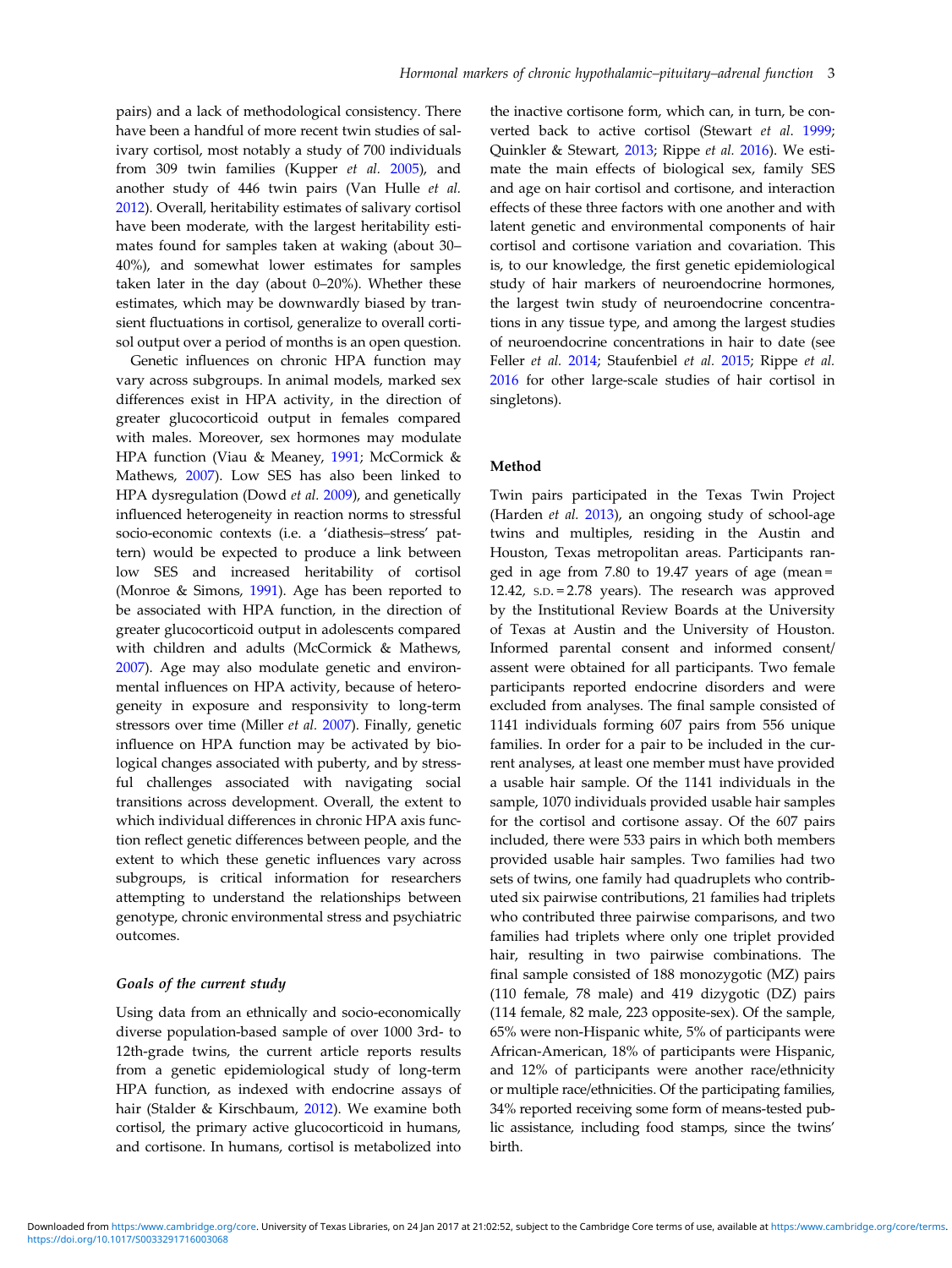#### 4 E. M. Tucker-Drob

As this is an ongoing study, sample sizes increase annually. We decided to conduct the current analyses at this point in time because, at a sample size of over 600 pairs, we were positioned to publish the largest genetic epidemiological study of hormone concentrations in any tissue type. An a priori power analysis indicated that, with 600 pairs, a bivariate ACE model could detect genetically, shared environmentally, and non-shared environmentally mediated correlations of  $r = 0.225$  at  $\alpha < 0.05$ , with 85% or greater power.

## Measures

#### Zygosity

Opposite-sex pairs were classified as DZ. For same-sex pairs, zygosity was assessed using a questionnaire concerning the twin's physical similarities (e.g. facial appearance) and the frequency that they are mistaken for one another (Rietveld et al. [2000\)](#page-11-0). Twins over 14 years old completed the zygosity questionnaire, and at least one parent and two research assistants completed the questionnaire for all twin pairs. Responses from all raters were entered into a latent class analysis (LCA) to obtain the above classifications. LCA of physical similarity ratings has been reported to accurately determine zygosity greater than 99% of the time, as validated by genotyping (Heath et al. [2003\)](#page-11-0).

#### Hair steroid analyses

Hair samples were collected to determine cortisol and cortisone concentrations. On the day of the appointment, participants were instructed not to use any hair products that are not rinsed out of the hair. Samples were only collected if the participants' hair was at least approximately 3 cm in length. A section of hair strands approximately 3 mm in diameter was cut as close to the scalp as possible from a posterior vertex position (i.e. the center of the back of the head). Samples were analysed at the laboratory of one of the authors (C.K.) using liquid chromatography–tandem mass spectrometry, as previously described (Gao et al. [2015\)](#page-11-0). The 3 cm hair segment closest to the scalp was used for analyses. This hair segment is taken to represent cortisol and cortisone secretion over the most recent 3-month period (Stalder & Kirschbaum, [2012\)](#page-12-0).

## SES

Years of parental education were averaged together and standardized; log-income was standardized; and the transformed education and income variables were averaged and standardized to create an SES composite. SES composites were available for 1016 of the 1070 participants who provided usable hair samples.

#### Data preparation

Age was centered at 8 years to reflect its lowest observed integer value, sex was effects coded (female  $= -0.5$ , male = 0.5), and SES was standardized. To correct positive skew, log and square root transformations were applied to cortisol and cortisone, respectively. Outliers were separately winsorized for males and females by replacing extreme values with the highest observed scores within 3 S.D. of the mean. This involved replacing 19 female and eight male outliers for cortisol, and 10 female and 11 male outliers for cortisone. As assays are performed annually, outcomes were residualized for the year the hair samples were assayed (treated as a nominal variable) to control for batch effects. Finally, the transformed winsorized cortisol and cortisone values were standardized relative to the respective standard deviations of their residuals from regressions of cortisol and cortisone on age and age-squared.

## Model estimation

Models were estimated with full information maximum likelihood using Mplus (Muthén & Muthén, [1998\)](#page-11-0). For descriptive statistics, phenotypic models were fit using the complex survey option to correct standard errors for nesting of individuals within families. For the biometric models, the complex survey option was used to correct standard errors for the dependency between sibling pairs within triplet and quadruplet sets. Nested models were compared using Satorra–Bentler scaled  $\chi^2$  difference tests (Satorra, [2000\)](#page-11-0). Models were also compared using the Akaike information criterion (Akaike, [1974\)](#page-10-0) and the Bayesian information criterion.

#### Ethical standards

All procedures contributing to this work comply with the ethical standards of the relevant national and institutional committees on human experimentation and with the Helsinki Declaration of 1975, as revised in 2008.

#### Results

#### Descriptive statistics

Variable means, phenotypic correlations and crosstwin correlations are reported in [Table 1](#page-4-0). Results from a series of step-wise regressions in which age, SES, sex and their interactions were used to predict cortisol and cortisone are presented in [Table 2](#page-5-0). Main effects were initially examined in isolation, followed by two-way interactions and the three-way interaction (age × sex × SES). As quadratic effects of age were not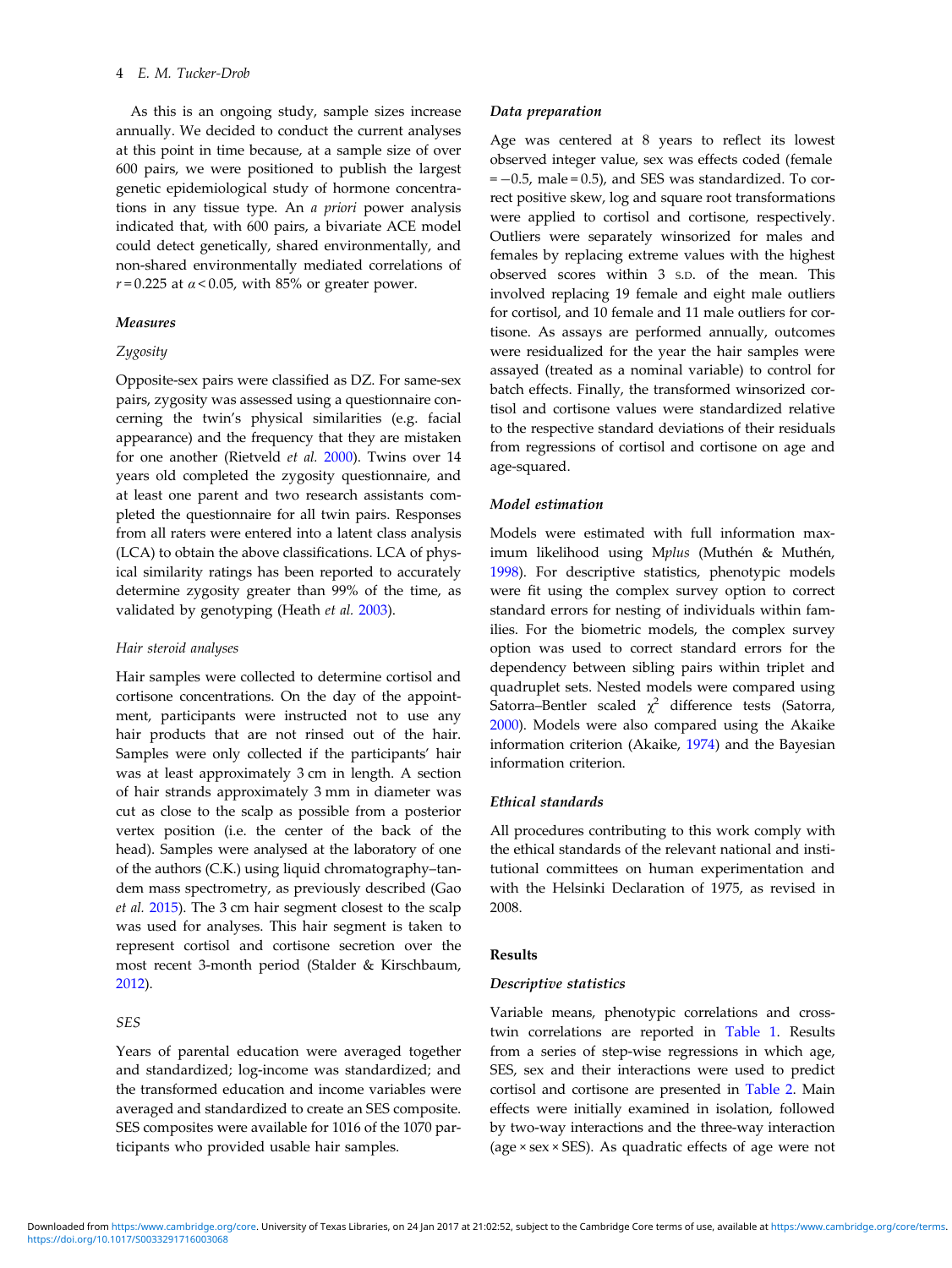|                                    | Males                      |                     | Females                |                     |                           |  |  |
|------------------------------------|----------------------------|---------------------|------------------------|---------------------|---------------------------|--|--|
| Means $(\pm 1 \text{ s.p. range})$ |                            |                     |                        |                     |                           |  |  |
| Cortisol, pg/mg                    | $3.39(1.08 - 10.69)$       |                     | $2.95(0.92 - 9.44)$    |                     |                           |  |  |
| Cortisone, pg/mg                   | $6.50(2.28-12.90)$         |                     | $5.21(1.42 - 11.40)$   |                     |                           |  |  |
| Age, years                         | 12.08 (9.44–14.72)         |                     | $12.65(9.80-15.48)$    |                     |                           |  |  |
| Phenotypic correlations (95% CI)   |                            |                     |                        |                     |                           |  |  |
| Cortisol-cortisone                 | $0.54(0.44 - 0.65)$        |                     | $0.57(0.48 - 0.65)$    |                     |                           |  |  |
| SES-cortisol                       | $0.02$ (-0.08 to 0.12)     |                     | $0.04$ (-0.04 to 0.12) |                     |                           |  |  |
| SES-cortisone                      | $-0.06$ ( $-0.15$ to 0.03) |                     | $0.00$ (-0.07 to 0.08) |                     |                           |  |  |
| Age-cortisol                       | $0.01$ (-0.06 to 0.08)     |                     | $0.23(0.15-0.30)$      |                     |                           |  |  |
| Age-cortisone                      | $0.06$ (-0.01 to 0.14)     |                     | $0.30(0.23 - 0.36)$    |                     |                           |  |  |
| Cross-twin correlations (95% CI)   |                            |                     |                        |                     |                           |  |  |
|                                    | MZ.                        | DZ.                 | MZ.                    | DZ.                 | DZ opposite-sex           |  |  |
| Cortisol-cortisol                  | $0.74(0.55-0.93)$          | $0.53(0.34 - 0.72)$ | $0.58(0.44 - 0.73)$    | $0.34(0.17-0.51)$   | $0.26(0.12 - 0.41)$       |  |  |
| Cortisone-cortisone                | $0.56(0.40-0.72)$          | $0.47(0.33 - 0.62)$ | $0.49(0.35-0.64)$      | $0.36(0.20-0.53)$   | $0.22(0.04 - 0.40)$       |  |  |
| Cortisol-cortisone                 | $0.44(0.28-0.60)$          | $0.21(0.06 - 0.37)$ | $0.22(0.10-0.34)$      | $0.32(0.19 - 0.45)$ | $0.06$ ( $-0.05$ to 0.17) |  |  |

<span id="page-4-0"></span>Table 1. Descriptive statistics, phenotypic correlations and cross-twin correlations<sup>a</sup>

S.D., Standard deviation; CI, confidence interval; SES, socio-economic status; MZ, monozygotic; DZ, dizygotic.

<sup>a</sup> Sample means and ±1 s.D. ranges were computed after cortisol and cortisone were square root and log transformed, respectively, and winsorized. We then exponentiated (cortisol) or squared (cortisone) the calculated values in order to return them to their original metrics. Cross-twin and phenotypic correlations were estimated from models that controlled for sexspecific linear effects of age. For cross-twin and phenotypic correlations, cortisone and cortisol were square root and log transformed, respectively, and winsorized.

significant for either cortisone or cortisol in either the sex-pooled data or sex-specific analyses,  $age<sup>2</sup>$  was not included in the stepwise regression models reported here. For cortisol and cortisone, there were significant effects of age and an age × sex interaction. Females had lower levels of cortisol and cortisone relative to males at age 8 years, but female glucocorticoid levels were more strongly related to age such that concentrations were slightly higher in females than in males by age 18 years ([Fig. 1\)](#page-6-0). A regression model that included only SES indicated it was not associated with cortisol or cortisone. A regression model that included an age × SES interaction indicated that SES moderated age gradients in cortisol, but not cortisone. Individuals in low-SES environments had lower levels of cortisol at age 8 years, but the effect of age on increasing cortisol was heightened at low levels of SES such that cortisol was highest in the low-SES group by age 18 years ([Fig. 1\)](#page-6-0). A three-way age  $\times$ sex × SES interaction was not significant.

Race/ethnicity differences in hormone levels were tested by entering three dummy-coded variables into a linear regression with Caucasian participants as the reference group. There was a significant effect of African-American race on cortisol  $(d=0.78, s.E. =$ 0.24,  $p = 0.002$ ), but not for Hispanic ethnicity  $(d = -0.02, s.e. = 0.10, p = 0.89)$  or for the other/multiple race/ethnicity variable  $(d = -0.05, s.E. = 0.12, p = 0.65)$ . There were significant effects of Hispanic ethnicity

 $(d = 0.22, s.E. = 0.10, p = 0.04)$  and other/multiple race/ ethnicity ( $d = 0.25$ , s.e. = 0.11,  $p = 0.03$ ) on cortisone, but not of African-American race  $(d=0.24, s.E. = 0.19, p=$ 0.22).

#### Moderated biometric models

We estimated a series of three-group (MZ, same-sex DZ, opposite-sex DZ) bivariate correlated biometric factors models to estimate additive genetic (A), shared environmental (C) and non-shared environmental (E) variance components (online Supplementary Fig. S1). Within a phenotype, the A factors are fixed to be correlated at 1.0 and 0.5 in MZ and same-sex DZ twins, respectively. The C factors are, by definition, fixed to correlate at 1.0 within a phenotype in all same-sex twin pairs. As the E factors capture all variance not shared between MZ twins, including error variance, they are not correlated within phenotypes. The  $a_{\rm cv}$ ,  $c_{\rm cv}$ ,  $e_{\rm cn}$  and  $a_{\rm cv}$ ,  $c_{\rm cv}$ ,  $e_{\rm c}$  coefficients are regression effects of A, C and E influences on cortisone and cortisol, respectively. The  $r_a$ ,  $r_c$  and  $r_e$ parameters represent correlations between the A, C and E variance components of cortisol with those of cortisone. Genetic, shared environmental and nonshared environmental covariances are calculated as  $a_{\rm cn}$ .  $\times r_a \times a_c$ ,  $c_{cn} \times r_c \times c_c$  and  $e_{cn} \times r_e \times e_c$ , respectively.

We report results of both parametric moderation models and non-parametric moderation models. Parametric moderation models (Purcell, [2002](#page-11-0)) allow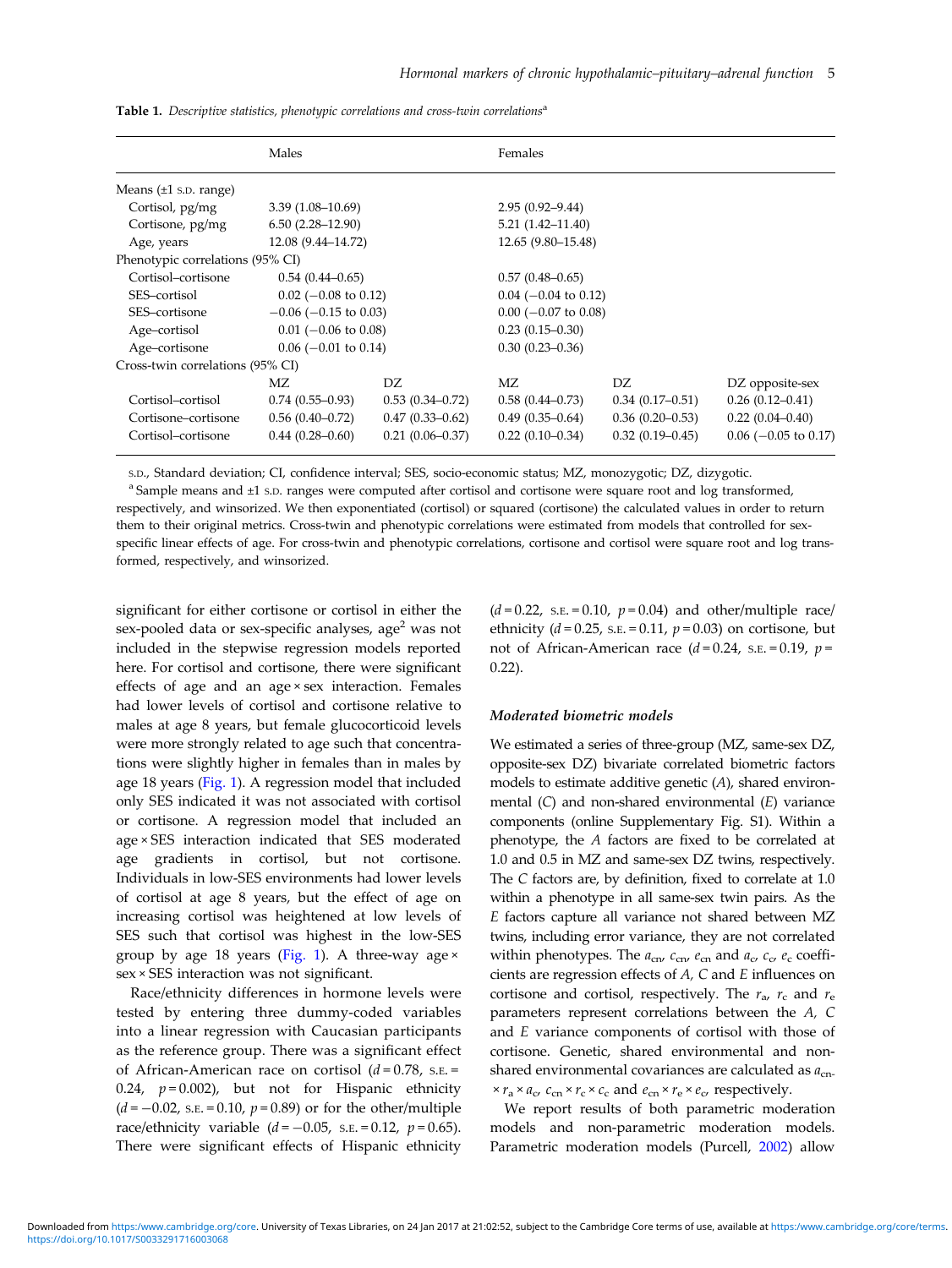|                                  | Cortisol      |             | Cortisone     |             |  |  |
|----------------------------------|---------------|-------------|---------------|-------------|--|--|
|                                  | $b$ (s.e.)    | $p^{\rm b}$ | $b$ (s.e.)    | $p^{\rm b}$ |  |  |
| 1. Age                           | 0.05(0.01)    | < 0.001     | 0.07(0.01)    | < 0.001     |  |  |
| 2. Sex                           | 0.12(0.07)    | 0.094       | 0.25(0.07)    | < 0.001     |  |  |
| 3. SES                           | 0.02(0.04)    | 0.626       | $-0.04(0.04)$ | 0.300       |  |  |
| 4. Age                           | 0.04(0.01)    | 0.002       | 0.07(0.01)    | < 0.001     |  |  |
| 4. Sex                           | 0.47(0.14)    | 0.001       | 0.64(0.13)    | < 0.001     |  |  |
| 4. Age $\times$ sex              | $-0.08(0.03)$ | 0.002       | $-0.08(0.03)$ | 0.001       |  |  |
| 5. Age                           | 0.05(0.01)    | < 0.001     | 0.07(0.01)    | < 0.001     |  |  |
| 5. SES                           | 0.17(0.09)    | 0.043       | $-0.01(0.07)$ | 0.933       |  |  |
| 5. Age $\times$ SES              | $-0.03(0.02)$ | 0.040       | $-0.01(0.01)$ | 0.644       |  |  |
| 6. Sex                           | 0.15(0.07)    | 0.028       | 0.26(0.07)    | < 0.001     |  |  |
| 6. SES                           | 0.02(0.04)    | 0.570       | $-0.04(0.04)$ | 0.347       |  |  |
| $6.$ Sex $\times$ SES            | $-0.01(0.08)$ | 0.970       | $-0.04(0.07)$ | 0.578       |  |  |
| 7. Age                           | 0.05(0.01)    | 0.001       | 0.07(0.01)    | < 0.001     |  |  |
| 7. SES                           | 0.19(0.08)    | 0.015       | 0.03(0.07)    | 0.668       |  |  |
| 7. Sex                           | 0.51(0.14)    | < 0.001     | 0.60(0.13)    | < 0.001     |  |  |
| 7. Age × SES                     | $-0.04(0.02)$ | 0.017       | $-0.01(0.01)$ | 0.343       |  |  |
| 7. Age × sex                     | $-0.07(0.03)$ | 0.005       | $-0.07(0.03)$ | 0.006       |  |  |
| 7. Sex × SES                     | $-0.05(0.08)$ | 0.542       | $-0.07(0.07)$ | 0.331       |  |  |
| 8. Age                           | 0.05(0.01)    | < 0.001     | 0.07(0.01)    | < 0.001     |  |  |
| 8. SES                           | 0.19(0.08)    | 0.019       | 0.03(0.07)    | 0.671       |  |  |
| 8. Sex                           | 0.52(0.14)    | < 0.001     | 0.60(0.13)    | < 0.001     |  |  |
| 8. Age × SES                     | $-0.04(0.02)$ | 0.029       | $-0.01(0.01)$ | 0.357       |  |  |
| 8. Age $\times$ sex              | $-0.08(0.03)$ | 0.003       | $-0.07(0.03)$ | 0.007       |  |  |
| 8. Sex × SES                     | $-0.16(0.16)$ | 0.296       | $-0.07(0.14)$ | 0.617       |  |  |
| 8. Age $\times$ SES $\times$ sex | 0.03(0.03)    | 0.354       | <0.01(0.03)   | 0.996       |  |  |

<span id="page-5-0"></span>Table 2. Results from a series of stepwise regressions predicting cortisol and cortisone<sup>a</sup>

S.E., Standard error; SES, socio-economic status.

<sup>a</sup> Numbering in the left-hand column indicates predictors that were included in the same regression model. Age was centered about the lowest observed integer value of 8 years. Cortisol and cortisone were log and square root transformed, respectively, and winsorized. SES, cortisol and cortisone were standardized to have a mean of 0 and standard deviation of

1. Sex was effects coded (female = −0.5, male = 0.5). b p Value = two-tailed probability of type I error.

for sets of the  $a_{\rm cv}$ ,  $c_{\rm cv}$ ,  $e_{\rm cv}$ ,  $a_{\rm c}$ ,  $c_{\rm c}$ ,  $e_{\rm c}$  and  $r_{\rm a}$ ,  $r_{\rm c}$  and  $r_{\rm e}$  parameters to vary as functions of the moderator tested in the form  $p = p_0 + p_1 \times m$ , where p is the parameter and m is the moderator. Non-parametric (LOSEM) models provide locally weighted estimates of model parameters along a continuous moderator, such as age (Briley et al. [2015\)](#page-10-0). This is achieved in LOSEM using a weighting kernel and bandwidth that gives observations in closer proximity to the focal value of the moderator greater weight. Multiple structural equation models are estimated that differ only with respect to the assigned focal value of the moderator (ranging from 8 to 18 years for age and  $-2$  s.D. to + 2 s.D. for SES, both at intervals of 0.10). All biometric models

included main effects of race (Caucasian coded as the reference group). Below we report separate moderation models for sex, age and SES. However, results were highly similar when all three moderators were simultaneously considered.

#### Moderation by sex

The initial bivariate model allowed for quantitative, qualitative and sex-specific mean age differences. Model fit was examined by sequentially removing: (i) qualitative sex differences in which the within- and across-phenotype cross-twin genetic correlations are freely estimated for opposite-sex pairs; (ii) quantitative sex differences, in which the genetic and environmental effects on each phenotype are allowed to differ by sex; and (iii) sex-specific age trends in mean levels of each phenotype. Fit indices and parameter estimates are summarized in online Supplementary Table S1. There was no evidence of qualitative sex differences in cortisol or cortisone, but there was evidence for quantitative sex differences in cortisone. [Table 3](#page-7-0) reports unstandardized parameter estimates from the model that included quantitative sex differences in cortisone. Across males and females, 65% of the total variability in cortisol was explained by additive genetic effects. For cortisone, additive genetic and non-shared environmental effects both explained large portions of variation for males ( $h^2$  = 44% and  $e^2$  = 35%) and females  $(h^2 = 47\%$  and  $e^2 = 47\%$ ). Shared environmental effects accounted for 21% of the variance in cortisone in males, but only 6% in females.

## Moderation by age

Model fits for the parametric age moderation models are reported in the top part of online Supplementary Table S2. The full age moderation model was the best-fitting model. Unstandardized parameter estimates for this model are reported in [Table 3;](#page-7-0) see online Supplementary Fig. S2 for age trends in model-implied variance accounted for by genetic and environmental factors. For cortisol, non-shared environmental influences were relatively constant across the age range, whereas additive genetic effects gradually decreased with age. Shared environmental influences on cortisol decreased to age 14 years, at which point they fixated at zero.

Although parametric results seemed to indicate a re-emergence of shared environment influences on cortisol in the late teenage years, non-parametric results indicated no such re-emergence ([Fig. 2\)](#page-9-0). For cortisone, the additive genetic factor explained increasing variation with age, and the shared environmental factor explained decreasing variability with age, such that shared environmentality was estimated at near 0 by age 18 years. The effect of the non-shared environment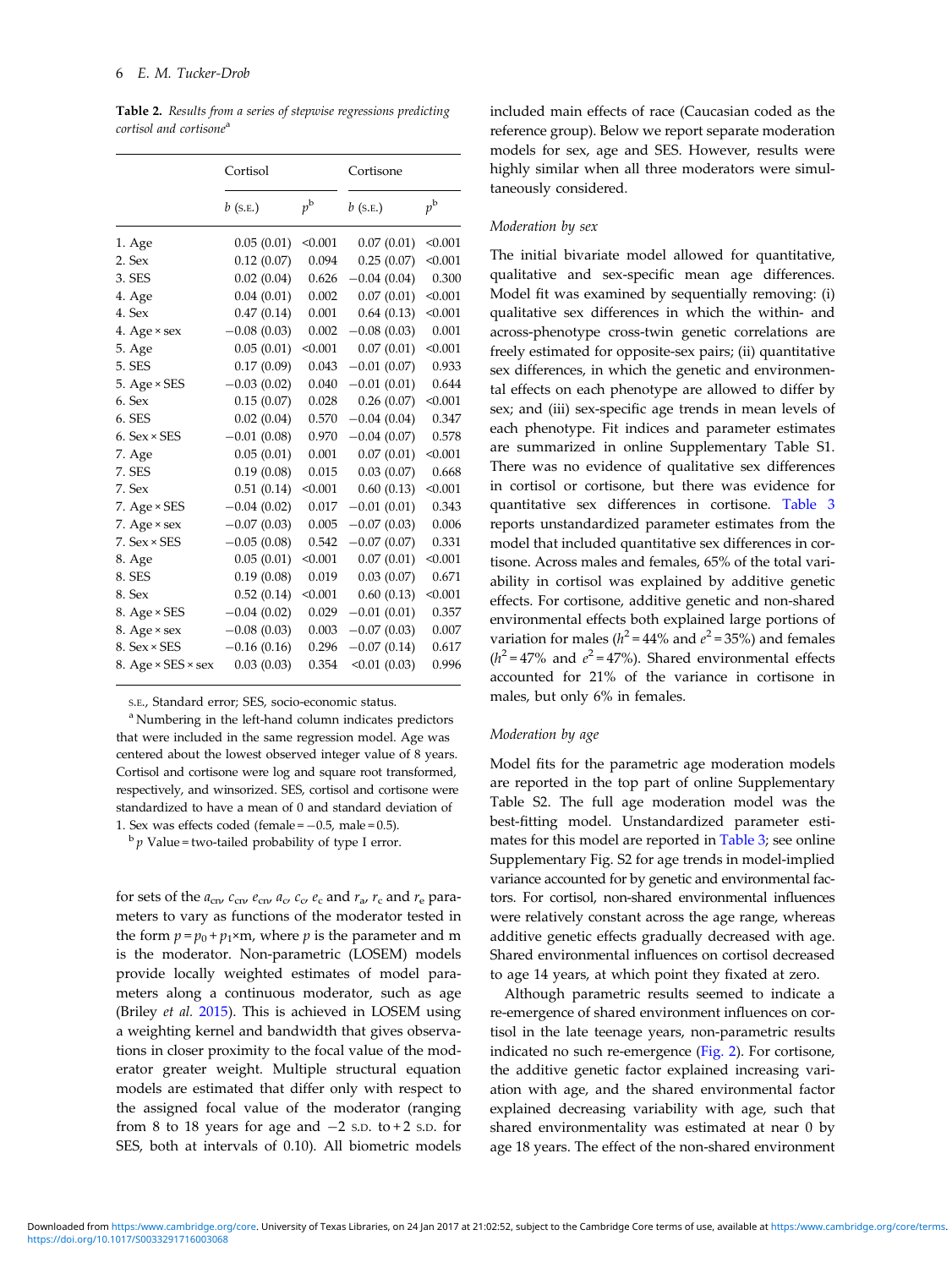<span id="page-6-0"></span>

Fig. 1. Moderated age trends in mean levels of cortisone and cortisol by sex  $(a)$  and standardized socio-economic status (SES) at low (−1.5 S.D.), average (0 S.D.) and high (+1.5 S.D.) levels. (b) As described in the data preparation section, cortisone and cortisol were square root (Sqrt) and log transformed, respectively, winsorized and standardized. Gray bands represent 95% confidence intervals.

on cortisone was moderate and relatively stable across the age range. Across the age range, the association between cortisol and cortisone was approximately 50% attributable to shared genetic etiology. The remaining cortisol–cortisone covariation shifted from being shared environmentally mediated in the younger, preadolescent years, to being non-shared environmentally mediated in the older, adolescent years.

As phenotypic analyses indicated sex differences in age trends in mean cortisone and cortisol levels, we also fit parametric moderation models that included sex differences in the age moderation of biometric effects. These three-way interactions, however, were not significant.

#### Moderation by SES

Model fits for parametric SES moderation models are reported in the bottom part of online Supplementary Table S2. Removing moderation by SES of ACE influences on cortisol, cortisone or cross-trait ACE correlation estimates each did not significantly decrease model fit relative to the baseline model, nor did removing all moderation by SES. Inspection of individual

parameter estimates in the full moderation model ([Table 3\)](#page-7-0) revealed significant positive moderation of shared environmental effects by SES for both cortisol and cortisone (online Supplementary Fig. S3) and nonsignificant negative moderation of genetic effects by SES. Results were very similar when a phenotypic age × SES interaction was also included in the model. Similarly, non-parametric analyses indicated a trend of heightened genetic influence and reduced shared environmental influences on cortisol and cortisone at lower SES (online Supplementary Fig. S3). This is consistent with a diathesis–stress hypothesis, which predicts that genetic influences are stronger under higher stress conditions. However, post-hoc multiple-group tests of these differences indicated that they were not statistically significant (online Supplementary Table S3). Even larger sample sizes than those implemented here may be necessary in order to test definitively for SES moderation.

#### Discussion

In a socio-economically diverse sample of over 1000 7 to 19-year-old twins, we estimated genetic and environmental contributions to child and adolescent hair cortisol and cortisone, allowing for moderation by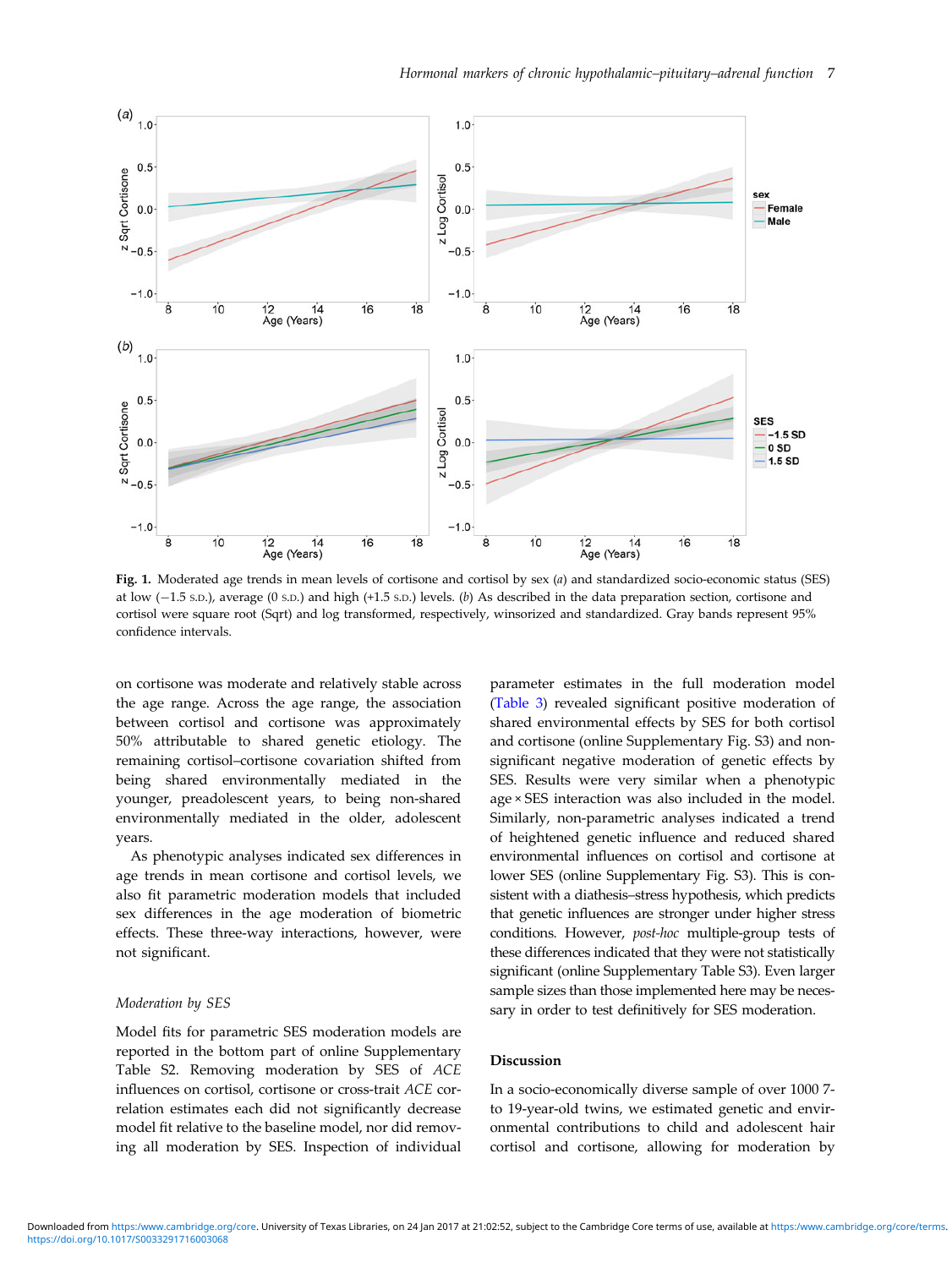#### Preferred SES model Preferred sex moderation model Preferred age moderation model (no moderation) Full SES moderation en la Vari  $\mathbf{N}$ A effect ( AA $A \times \text{sex}$  interaction (  $(A_{CN1})$  −0.05 ( A <sup>×</sup> age interaction (  $(A_{\rm CN1})$  – 0.03 ( A <sup>×</sup> SES interaction (  $\mathbf{N}$ C effect ( C. <sup>×</sup> sex interaction ( C.  $C \times$  age interaction ( C.  $C_{\rm CN1}$ ) – – – – <sup>−</sup>0.05 (

#### <span id="page-7-0"></span>**Table 3.** Unstandardized parameter estimates from sex, age and SES moderation models<sup>a</sup>

| Parameter                                | Estimate (95% CI)              | $v^{\rm b}$ | Estimate (95% CI)              | $p^{\rm b}$ | Estimate (95% CI)                  | $p^{\rm b}$              | Estimate (95% CI)                  | $p^{\rm b}$ |
|------------------------------------------|--------------------------------|-------------|--------------------------------|-------------|------------------------------------|--------------------------|------------------------------------|-------------|
| Variance in cortisone                    |                                |             |                                |             |                                    |                          |                                    |             |
| Main $A$ effect $(A_{CNO})$              | $0.68(0.49 - 0.86)$            | < 0.001     | $0.42(0.09 - 0.74)$            | 0.04        | $0.63(0.41 - 0.84)$                | < 0.001                  | $0.70(0.55 - 0.86)$                | < 0.001     |
| $A \times$ sex interaction ( $A_{CN1}$ ) | $-0.05$ ( $-0.25$ to 0.14)     | 0.64        |                                |             |                                    |                          |                                    |             |
| $A \times$ age interaction ( $A_{CN1}$ ) |                                |             | $0.03$ ( $-0.14 - 0.08$ )      | 0.25        |                                    |                          |                                    |             |
| $A \times$ SES interaction ( $A_{CN1}$ ) |                                |             |                                |             |                                    | -                        | $-0.13$ ( $-0.24$ to 0.01)         | 0.08        |
| Main C effect $(C_{CNO})$                | $0.35(0.04 - 0.65)$            | 0.06        | $0.67(0.42 - 0.92)$            | < 0.001     | $0.41(0.15 - 0.67)$                | 0.009                    | $0.26$ (-0.05 to 0.58)             | 0.17        |
| $C \times$ sex interaction ( $C_{CN1}$ ) | $0.19(0.01 - 0.37)$            | 0.08        |                                |             |                                    |                          |                                    |             |
| $C \times$ age interaction ( $C_{CN1}$ ) |                                |             | $-0.05$ ( $-0.10$ to 0.01)     | 0.14        |                                    |                          |                                    |             |
| $C \times$ SES interaction ( $C_{CN1}$ ) |                                |             |                                |             |                                    | $\overline{\phantom{0}}$ | $0.12(0.03 - 0.20)$                | 0.02        |
| Main E effect $(E_{CNO})$                | $0.64(0.57-0.71)$              | < 0.001     | $0.57(0.46 - 0.69)$            | < 0.001     | $0.63(0.55 - 0.71)$                | < 0.001                  | $0.61(0.54 - 0.67)$                | < 0.001     |
| $E \times$ sex interaction ( $E_{CN1}$ ) | $-0.13$ ( $-0.25$ to 0.01)     | 0.07        |                                |             |                                    |                          |                                    |             |
| $E \times$ age interaction ( $E_{CN1}$ ) |                                |             | $0.02$ (-0.01 to 0.05)         | 0.13        |                                    |                          |                                    |             |
| $E \times$ SES interaction ( $E_{CN1}$ ) |                                |             |                                |             |                                    |                          | $0.04$ (-0.03 to 0.10)             | 0.37        |
| Main sex effect                          | $0.63(0.43 - 0.83)$            | < 0.001     | $0.62(0.42 - 0.81)$            | < 0.001     | $0.55(0.36 - 0.75)$                | < 0.001                  | $0.56(0.36 - 0.77)$                | < 0.001     |
| Main age effect                          | $0.08(0.06 - 0.10)$            | < 0.001     | $0.08(0.06 - 0.10)$            | < 0.001     | $0.08(0.06 - 0.10)$                | < 0.001                  | $0.08(0.05-10)$                    | < 0.001     |
| Age × sex interaction                    | $-0.06$ ( $-0.10$ to $-0.01$ ) | 0.04        | $-0.06$ ( $-0.10$ to $-0.01$ ) | 0.03        | $-0.04$ ( $-0.08$ to $\leq 0.01$ ) | 0.14                     | $-0.04$ ( $-0.08$ to $\leq 0.01$ ) | 0.11        |
| Main SES effect                          |                                |             |                                |             | $-0.01$ ( $-0.07$ to 0.06)         | 0.84                     | $-0.01$ ( $-0.07$ to 0.06)         | 0.92        |
| Race (Hispanic)                          | $0.31(0.13 - 0.49)$            | 0.01        | $0.30(0.11 - 0.48)$            | 0.01        | $0.21(0.03 - 0.40)$                | 0.06                     | $0.21(0.02 - 0.40)$                | 0.06        |
| Race (African-American)                  | $0.33(0.02 - 0.65)$            | 0.08        | $0.33(0.02 - 0.65)$            | 0.08        | $0.26$ (-0.05 to 0.58)             | 0.17                     | $0.28$ (-0.04 to 0.61)             | 0.15        |
| Race (other)                             | $0.11$ (-0.08 to 0.30)         | 0.34        | $0.10$ (-0.09 to 0.29)         | 0.40        | $0.09$ (-0.10 to 0.28)             | 0.42                     | $0.10$ (-0.09 to 0.28)             | 0.40        |
| Variance in cortisol                     |                                |             |                                |             |                                    |                          |                                    |             |
| Main $A$ effect $(ACO)$                  | $0.79(0.67 - 0.91)$            | < 0.001     | $0.79(0.50-1.07)$              | < 0.001     | $0.72(0.55-0.89)$                  | < 0.001                  | $0.75(0.65 - 0.84)$                | < 0.001     |
| $A \times$ age interaction ( $A_{C1}$ )  |                                |             | $-0.02$ ( $-0.07$ to 0.03)     | 0.49        |                                    |                          |                                    |             |
| $A \times$ SES interaction ( $A_{C1}$ )  |                                |             |                                |             |                                    | $\overline{\phantom{0}}$ | $-0.03$ ( $-0.17$ to 0.12)         | 0.77        |
| Main $C$ effect $(C_{C0})$               | $-0.06$ ( $-1.15$ to 1.03)     | 0.93        | $0.69(0.38-0.99)$              | < 0.001     | $0.32(0.03 - 0.60)$                | 0.07                     | $0.09$ (-0.19 to 0.37)             | 0.59        |
| $C \times$ age interaction ( $C_{C1}$ )  |                                |             | $-0.13$ ( $-0.17$ to 0.05)     | < 0.001     |                                    |                          |                                    |             |
| $C \times$ SES interaction ( $C_{C1}$ )  |                                |             |                                |             |                                    |                          | $0.24(0.10-0.38)$                  | 0.004       |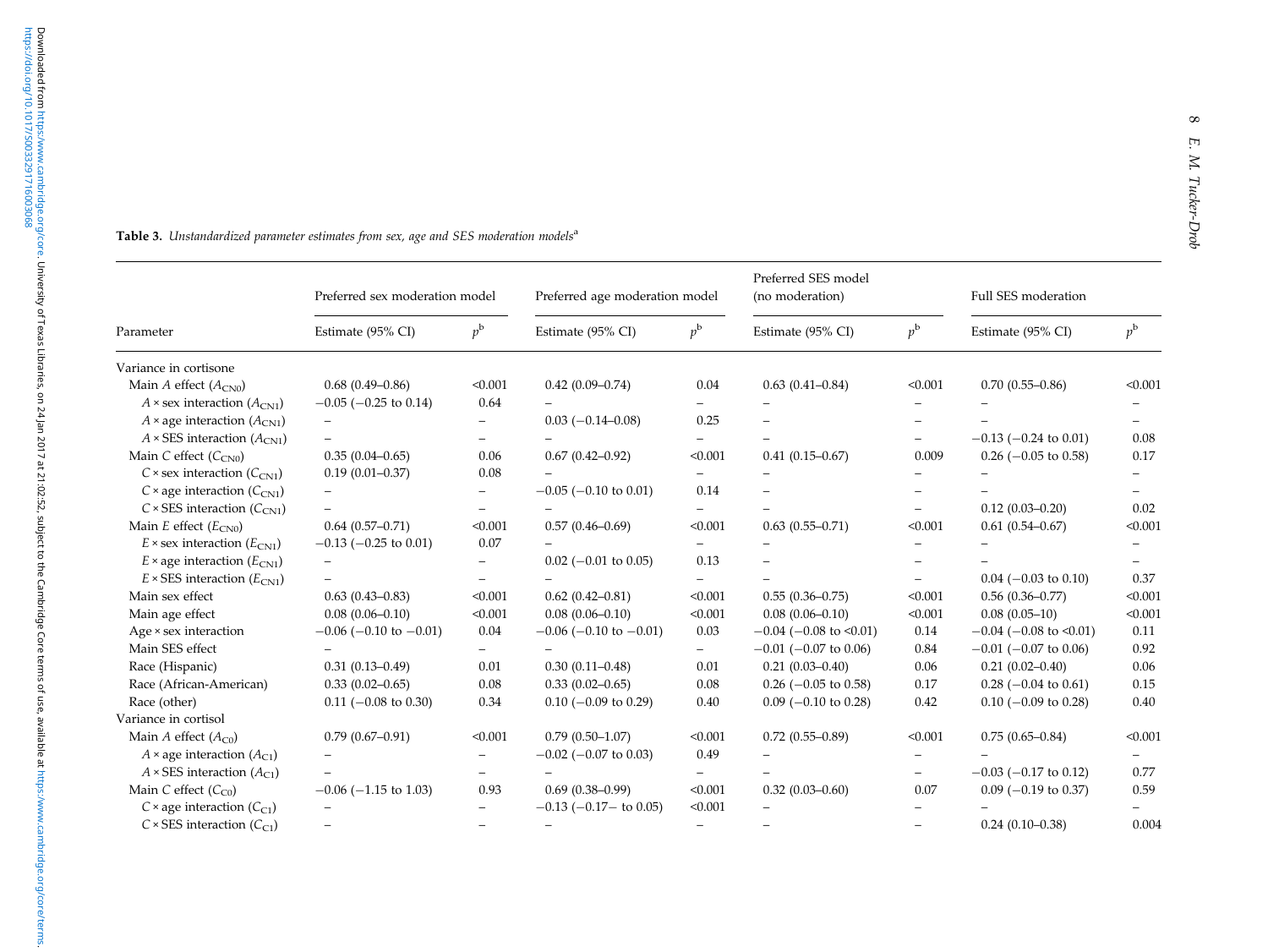| Main E effect $(E_{C0})$                       | $0.58(0.52 - 0.65)$         | < 0.001 | $0.69(0.56 - 0.82)$         | < 0.001                  | $0.58(0.51-0.65)$           | < 0.001 | $0.57(0.51-0.64)$              | < 0.001 |
|------------------------------------------------|-----------------------------|---------|-----------------------------|--------------------------|-----------------------------|---------|--------------------------------|---------|
| $E \times$ age interaction ( $E_{C1}$ )        |                             |         | $-0.02$ ( $-0.04$ to 0.01)  | 0.16                     |                             |         |                                |         |
| $E \times$ SES interaction ( $E_{C1}$ )        |                             |         |                             |                          |                             | -       | $-0.02$ ( $-0.10$ to 0.06)     | 0.66    |
| Main sex effect                                | $0.57(0.35-0.79)$           | < 0.001 | $0.54(0.33 - 0.75)$         | < 0.001                  | $0.55(0.36 - 0.75)$         | < 0.001 | $0.54(0.33 - 0.76)$            | < 0.001 |
| Main age effect                                | $0.05(0.03 - 0.07)$         | < 0.001 | $0.05(0.03 - 0.07)$         | < 0.001                  | $0.05(0.02 - 0.07)$         | 0.001   | $0.05(0.02 - 0.07)$            | < 0.001 |
| $Age \times sex$ interaction                   | $-0.07$ (-0.11 to -0.02)    | 0.009   | $-0.06$ ( $-0.10$ to 0.02)  | 0.01                     | $-0.05$ ( $-0.09$ -to 0.02) | 0.02    | $-0.05$ ( $-0.09$ to $-0.01$ ) | 0.03    |
| Main SES effect                                |                             |         |                             | $\overline{\phantom{0}}$ | $0.04$ (-0.03 to 0.10)      | 0.38    | $0.02$ (-0.04 to 0.09)         | 0.58    |
| Race (Hispanic)                                | $0.02$ (-0.13 to 0.18)      | 0.83    | $0.04$ (-0.12 to 0.19)      | 0.70                     | $0.02$ (-0.14 to 0.17)      | 0.86    | $0.01$ (-0.14 to 0.17)         | 0.90    |
| Race (African-American)                        | $0.81(0.44 - 1.19)$         | < 0.001 | $0.83(0.47-1.12)$           | < 0.001                  | $0.66(0.26 - 1.06)$         | 0.01    | $0.68(0.28 - 1.08)$            | 0.01    |
| Race (other)                                   | $-0.08$ ( $-0.29$ to 0.13)  | 0.51    | $-0.08$ ( $-0.27$ to 0.11)  | 0.50                     | $-0.10$ ( $-0.32$ to 0.11)  | 0.43    | $-0.09$ ( $-0.31$ to 0.13)     | 0.50    |
| Cortisone with cortisol                        |                             |         |                             |                          |                             |         |                                |         |
| Main A correlation $(r_{a0})$                  | $0.78(0.55-0.99)$           | < 0.001 | $0.74(0.08-1.40)$           | 0.07                     | $0.73(0.45 - 1.01)$         | < 0.001 | $0.65(0.44 - 0.87)$            | < 0.001 |
| $r_A \times$ age interaction $(r_{a1})$        |                             | -       | $\leq 0.01$ (-0.10 to 0.11) | 0.96                     |                             |         |                                |         |
| $r_A \times$ SES interaction $(r_{a1})$        |                             |         |                             |                          |                             |         | $-0.03$ ( $-0.38$ to 0.32)     | 0.89    |
| Main C correlation $(r_{c0})$                  | $2.76$ ( $-50.26$ to 55.77) | 0.93    | $0.58(0.09-1.06)$           | 0.05                     | $0.23$ (-0.65 to 1.11)      | 0.67    | $1.33(0.01 - 2.64)$            | 0.10    |
| $r_{\rm C}$ × age interaction ( $r_{\rm c1}$ ) |                             | -       | $-0.10$ ( $-0.27$ to 0.08)  | 0.35                     |                             |         |                                |         |
| $r_{\rm C}$ × SES interaction $r_{\rm c1}$ )   |                             |         |                             |                          |                             |         | $-0.99$ ( $-2.17$ to 0.19)     | 0.17    |
| Main E correlation $(r_{\rm e0})$              | $0.42(0.30-0.54)$           | < 0.001 | $0.19$ (-0.03 to 0.40)      | 0.15                     | $0.40(0.26 - 0.53)$         | < 0.001 | $0.41(0.29 - 0.54)$            | < 0.001 |
| $r_{\rm E}$ × age interaction ( $r_{\rm e1}$ ) |                             |         | $0.06(0.03-0.09)$           | 0.00                     |                             |         |                                |         |
| $r_{\rm E}$ × SES interaction $(r_{\rm e1})$   |                             |         |                             |                          |                             |         | $0.01$ (-0.17 to 0.16)         | 0.99    |
|                                                |                             |         |                             |                          |                             |         |                                |         |

SES, Socio-economic status; CI, confidence interval; <sup>A</sup>, additive genetic; C, shared environment; E, non-shared environment.

<sup>a</sup> Results are presented for preferred (based on model comparisons) age and sex moderation models. Results are presented for the preferred age, sex and SES moderation models based on model comparisons. The preferred sex model allowed for moderation of only cortisone ACE estimates, while the preferred age moderation model estimated age moderation for cortisol, cortisone and the ACE correlations. The preferred SES model did not allow for moderation by SES of any parameters; however, results are also provided for <sup>a</sup> model that allowed SES to moderate cortisol, cortisone, and the ACE correlations. Sex was effects coded (female =  $-0.5$ , male = 0.5) such that the main effects parameters of A, C and E represent population-mean effects (assuming an equal sex distribution in the population) and interaction effects of sex by  $A$ ,  $C$  and  $E$  represent the sex difference in the corresponding parameter value. Age was centered at 8 years of age to reflect the lowest observed integer value in the sample. Thus the main effects parameters of A, C and E represent model-implied biometric effects at age 8 years, and interaction effects of age by  $A$ ,  $C$  and  $E$  represent the difference in the corresponding parameter value for each additional year of age.

 $b p$  Value = two-tailed probability of type I error.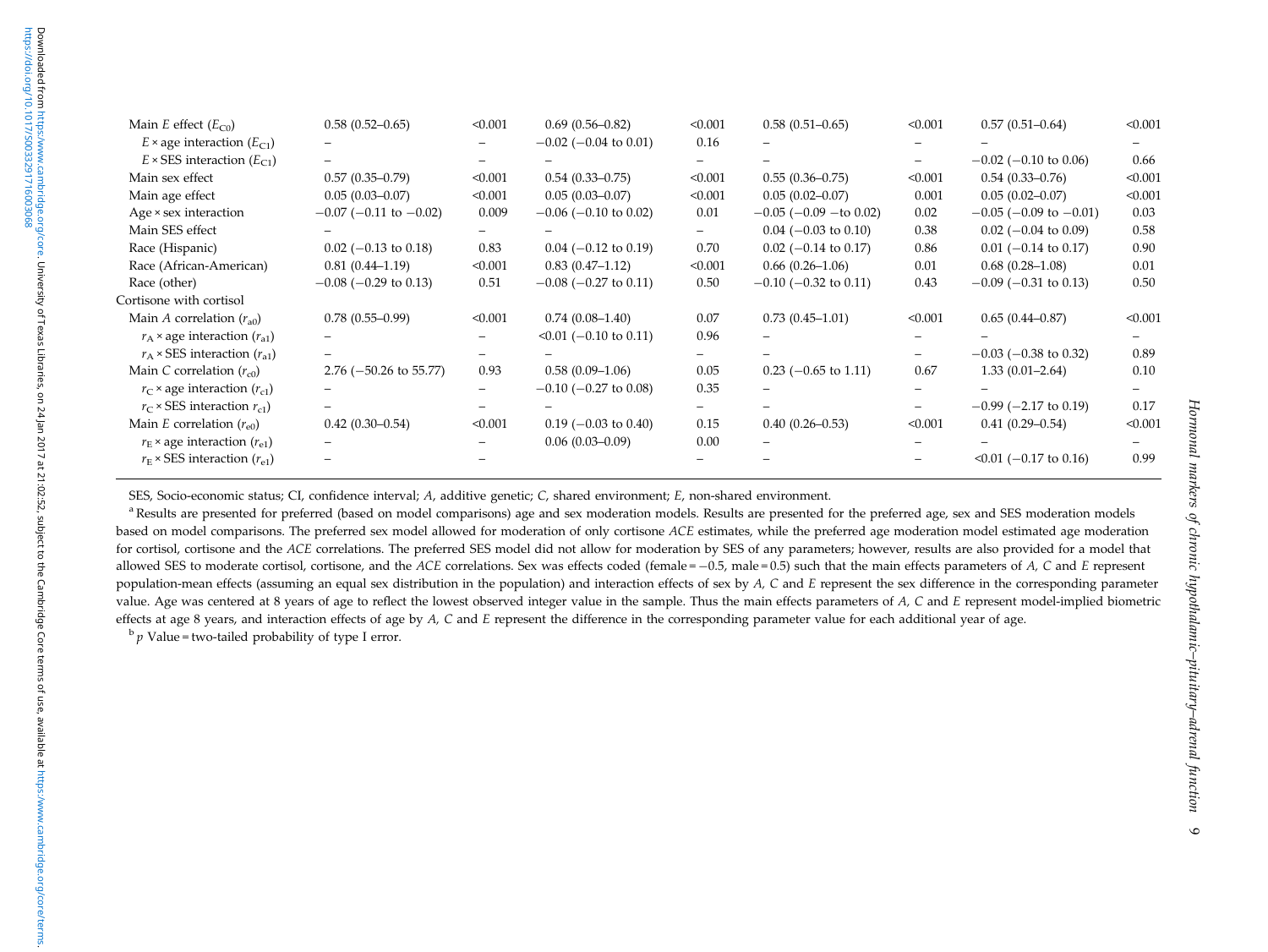<span id="page-9-0"></span>

Fig. 2. Model-implied age trends in additive genetic (A), shared environmental (Envt.) (C) and non-shared environmental (E) contributions to variance in cortisol, cortisone and their bivariate association using non-parametric LOSEM.

age, sex and family SES. We found moderate genetic influences on both hormones, with some indication of stronger shared environmental influences on male cortisone than on female cortisone. Shared environmental influences on both cortisol and cortisone dissipated with age. We found that SES was positively related to cortisol under approximately 13 years of age, whereas SES was negatively related to cortisol at over approximately 13 years of age. SES was unrelated to cortisone. The mechanisms underlying this  $SES \times age$ pattern on cortisol are unknown. However, one possibility is that patterns of cortisol output change with age as long-term stress accumulates over years. It is also possible that adolescence-related increases in cortisol output are more pronounced for lower-SES individuals as the result of more dramatic changes in socio-ecological stress during that transition period. We also found marked sex differences in age trends. At age 8 years, females evince lower average levels of both hair cortisol and cortisone than males, but females increase in glucocorticoid concentrations over the course of adolescence more rapidly than males, such that by the age of 18 years females have slightly higher mean levels of both hormones. Previous large-scale studies of hair cortisol and cortisone have

either focused on adults (Feller et al. [2014](#page-11-0); Staufenbiel et al. [2015](#page-12-0)) or on 6-year-olds (Rippe et al. [2016\)](#page-11-0), and have therefore been unable to examine age trends in chronic HPA function. The sex differences in age trends described here may provide one plausible biological mechanism for the escalation of internalizing psychopathology in females over the course of adolescence (Hankin et al. [1998](#page-11-0); Natsuaki et al. [2009\)](#page-11-0).

One previous large-scale study reported a correlation of 0.55 between hair cortisol and cortisone in adults (Feller et al. [2014](#page-11-0)), which is very similar to the values that we report in the current child and adolescent sample (0.51 in both males and females). Biometric decompositions indicated that approximately half of this correlation is attributable to shared genetic etiology. The source of the remaining, environmentally driven covariation between cortisol–cortisone changed dynamically with age, shifting from substantially family-level (shared) influences prior to about the age of 12 years, to exclusively twin-specific (nonshared) environments thereafter.

It is useful to consider possible mechanisms for genetic influence on HPA activity. Most obviously, polymorphisms in the genes involved in glucocorticoid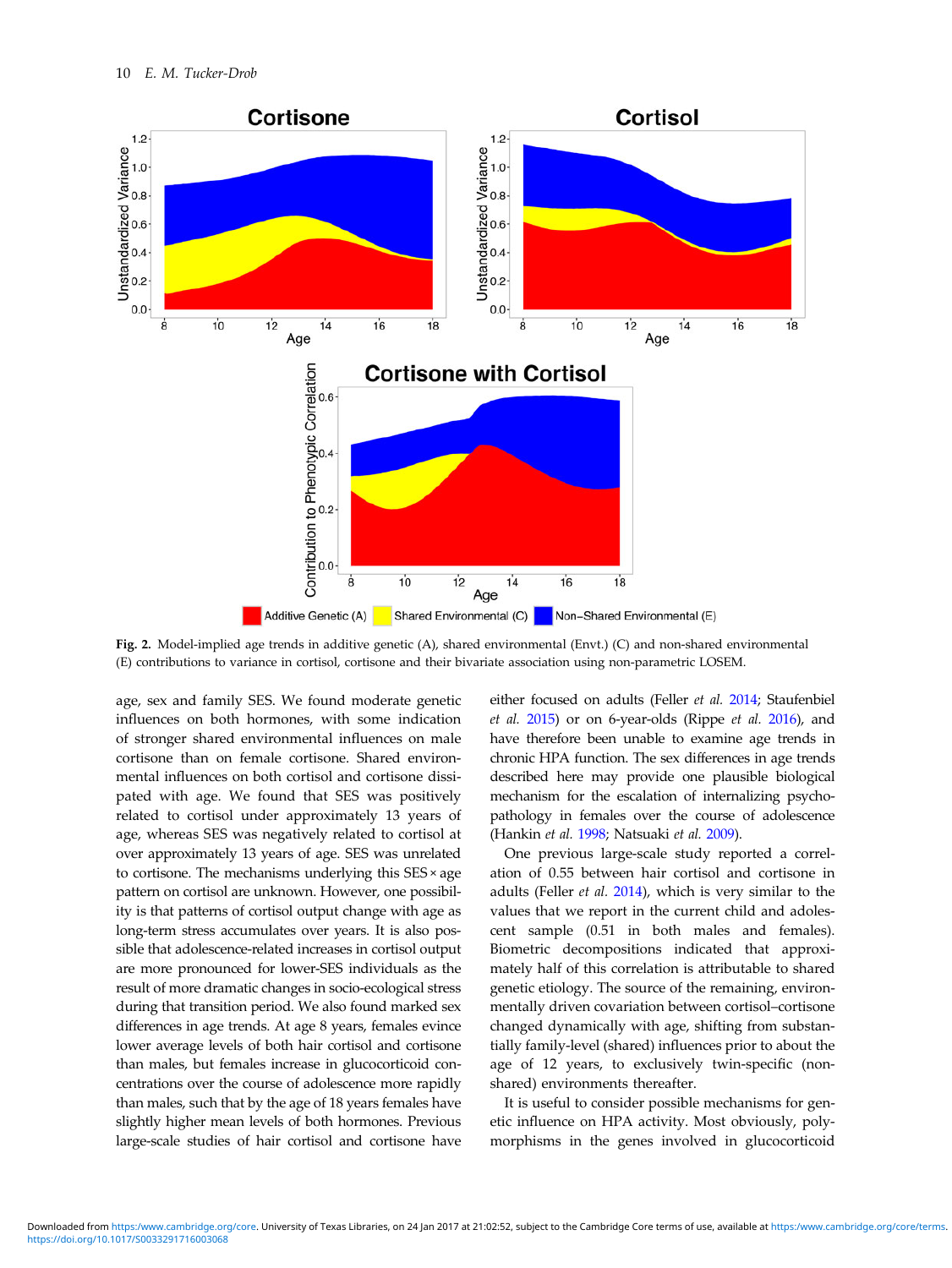<span id="page-10-0"></span>synthesis, release and metabolism may be related to homeostatic levels of circulating cortisol. However, although cortisol and cortisone are molecular phenotypes, the pathways between genotype and hormonal concentrations may be less direct. Genetic differences between people also shape the likelihood that they will experience stressful events. For example, neighborhood quality, life events and relationship disruption have all been shown to be heritable, i.e. systematically associated with genetically influenced individual differences (Jocklin et al. [1996](#page-11-0); Bemmels et al. 2008; Sariaslan et al. [2016](#page-11-0)). Additionally, genetic variation in other biological pathways, not directly involved in glucocorticoid metabolism, may shape psychological factors that influence how stressful events are interpreted and coped with. Therefore, genetic influences on phenotypes measured 'under the skin' may nevertheless be translated via environmental, 'outside the skin' pathways (Kendler et al. [2012](#page-11-0)). Finally, HPA axis changes may be an outcome of disease processes, such as major depression (Frodl & O'Keane, [2013\)](#page-11-0).

## Limitations

The current study presents the first rigorous examination of age trends in, sex differences in, SES differences in, and genetic and environmental effects on cortisol and cortisone over middle childhood and adolescence. Nevertheless, there are several limitations that must be acknowledged. First, although hair cortisol has substantial benefits relative to more conventional technologies with respect to indexing long-term HPA function, we have only recently started to measure diurnal glucocorticoid output in saliva alongside long-term HPA function in hair in this sample. Indeed, it is possible that SES affects HPA function by way of specific components of diurnal variation (Desantis et al. 2015). Additionally, while the broad child–adolescent age range was valuable for studying age-related differences in HPA function, it is less well suited for obtaining precise estimates of associations within a narrow age group. Moreover, although this is the largest twin study of hormones to date, we found substantial complexity in associations involving age, sex and SES. Even larger samples may be necessary to obtain precise conditional estimates of genetic and environmental effects within subgroups.

## Conclusion

In conclusion, this study is the first to estimate the magnitude of genetic influences on long-term glucocorticoid output and to examine how genetic influences differ with age, sex and SES. Further research spanning levels of measurement and explanation will be needed to understand the mechanisms of these genetic influences and test associations with psychiatric outcomes.

#### Supplementary material

The supplement material for this article can be found at <https://doi.org/10.1017/S0033291716003068>

#### Acknowledgements

This research was supported by National Institutes of Health (NIH) grants R01HD083613, R21HD081437 and R21AA023322. L.E.E. was supported by a National Science Foundation Graduate Research Fellowship. The Population Research Center at the University of Texas at Austin is supported by NIH grant R24HD042849.

#### Declaration of Interest

None.

### References

- Adam EK, Kumari M (2009). Assessing salivary cortisol in large-scale, epidemiological research.
	- Psychoneuroendocrinology 34, 1423–1436.
- Akaike H(1974). A new look at the statistical model identification. IEEE Transactions on Automatic Control 19, 716–723.
- Bartels M, Van den Berg M, Sluyter F, Boomsma DI, de Geus EJC (2003). Heritability of cortisol levels: review and simultaneous analysis of twin studies. Psychoneuroendocrinology 28, 121–137.
- Bemmels HR, Burt SA, Legrand LN, Iacono WG, McGue M (2008). The heritability of life events: an adolescent twin and adoption study. Twin Research and Human Genetics 11, 257–265.
- Bolton JL, Hayward C, Direk N, Lewis JG, Hammond GL, Hill LA, Anderson A, Huffman J, Wilson JF, Campbell H, Rudan I (2014). Genome wide association identifies common variants at the SERPINA6/SERPINA1 locus influencing plasma cortisol and corticosteroid binding globulin. PLoS Genetics 10, e1004474.
- Bosma H, Golsteyn B, Groffen D, Schils T, Stalder T, Syurina E, Borghans L, Feron F (2015). The socioeconomic patterning of perceived stress and hair cortisol in Dutch 10–12 year olds. Journal of Public Health and Epidemiology 4, 195–197.
- Briley DA, Harden KP, Bates TC, Tucker-Drob EM (2015). Nonparametric estimates of gene × environment interaction using local structural equation modeling. Behavior Genetics 45, 581–596.
- Chrousos GP (1995). Stress: Basic Mechanisms and Clinical Implications. Academy of Sciences: New York.
- Cole SW (2010). Elevating the perspective on human stress genomics. Psychoneuroendocrinology 35, 955–962.
- Desantis AS, Kuzawa CW, Adam EK (2015). Developmental origins of flatter cortisol rhythms: socioeconomic status and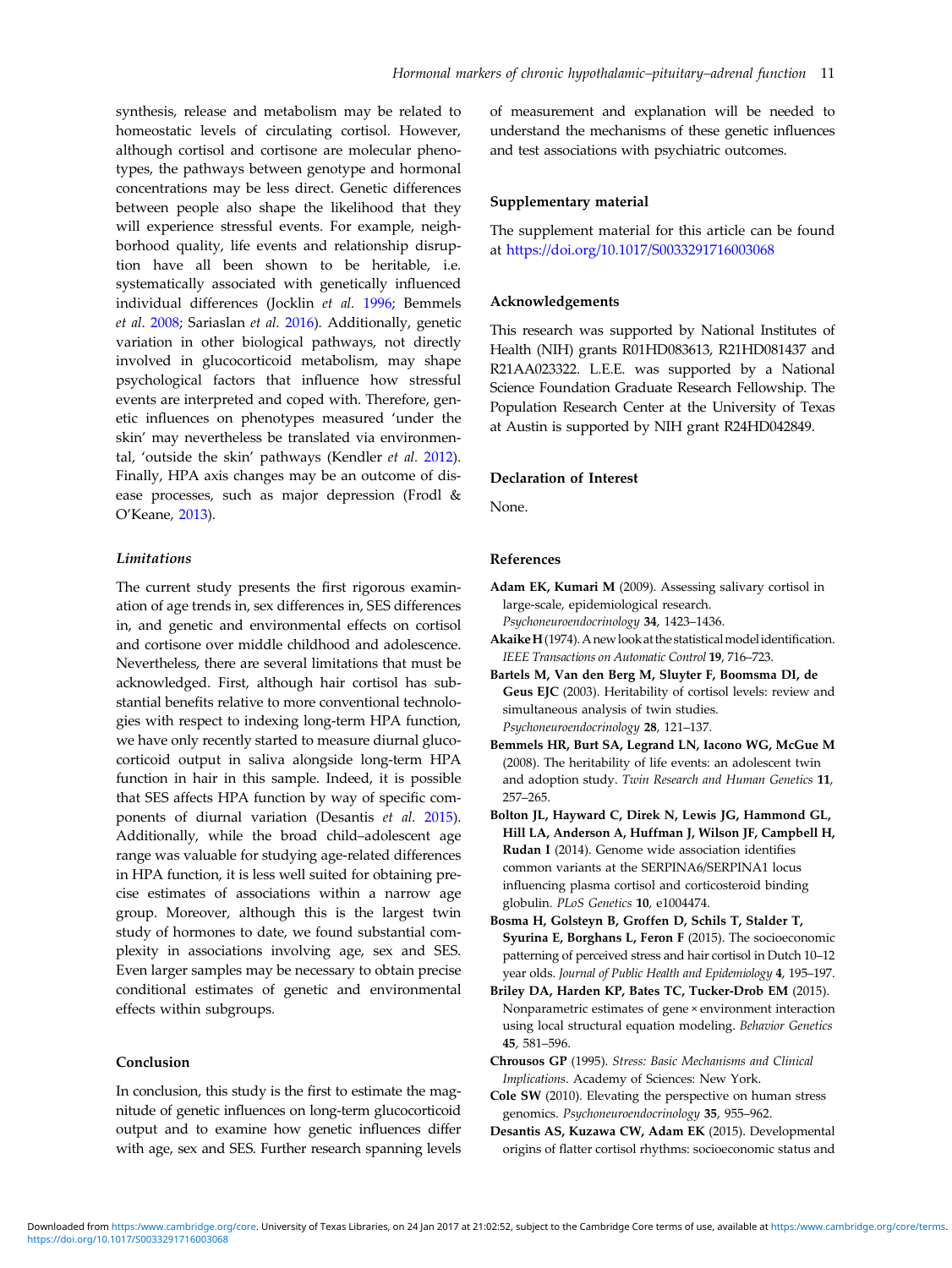<span id="page-11-0"></span>adult cortisol activity. American Journal of Human Biology 27, 458–467.

Dettenborn L, Muhtz C, Skoluda N, Stalder T, Steudte S, Hinkelmann K, Kirschbaum C, Otte C (2012). Introducing a novel method to assess cumulative steroid concentrations: increased hair cortisol concentrations over 6 months in medicated patients with depression. Stress 15, 348–353.

Dowd JB, Simanek AM, Aiello AE (2009). Socio-economic status, cortisol and allostatic load: a review of the literature. International Journal of Epidemiology 38, 1297–1309.

Feller S, Vigl M, Bergmann MM, Boeing H, Kirschbaum C, Stalder T (2014). Predictors of hair cortisol concentrations in older adults. Psychoneuroendocrinology 39, 132–140.

Frodl T, O'Keane V (2013). How does the brain deal with cumulative stress? A review with focus on developmental stress, HPA axis function and hippocampal structure in humans. Neurobiology of Disease 52, 24–37.

Gao W, Kirschbaum C, Grass J, Stalder T (2015). LC–MS based analysis of endogenous steroid hormones in human hair. Journal of Steroid Biochemistry and Molecular Biology 162, 92–99.

Hankin BL, Abramson LY, Moffitt TE, Silva PA, McGee R, Angell KE (1998). Development of depression from preadolescence to young adulthood: emerging gender differences in a 10-year longitudinal study. Journal of Abnormal Psychology 107, 128–140.

Harden KP, Tucker-Drob EM, Tackett JL (2013). The Texas Twin Project. Twin Research and Human Genetics 16, 385–390.

Heath AC, Nyholt DR, Neuman R, Madden PA, Bucholz KK, Todd RD, Nelson EC, Montgomery GW, Martin NG (2003). Zygosity diagnosis in the absence of genotypic data: an approach using latent class analysis. Twin Research 6, 22–26.

Heim C, Newport DJ, Mletzko T, Miller AH, Nemeroff CB (2008). The link between childhood trauma and depression: insights from HPA axis studies in humans. Psychoneuroendocrinology 33, 693–710.

Ising M, Holsboer F (2006). Genetics of stress response and stress-related disorders. Dialogues in Clinical Neuroscience 8, 433–444.

Jocklin V, McGue M, Lykken DT (1996). Personality and divorce: a genetic analysis. Journal of Personality and Social Psychology 71, 288–299.

Kendler KS, Chen X, Dick D, Maes H, Gillespie N, Neale MC, Riley B (2012). Recent advances in the genetic epidemiology and molecular genetics of substance use disorders. Nature Neuroscience 15, 181–189.

Kupper N, de Geus EJC, van den Berg M, Kirschbaum C, Boomsma DI, Willemsen G (2005). Familial influences on basal salivary cortisol in an adult population. Psychoneuroendocrinology 30, 857–868.

Lupien SJ, McEwen BS, Gunnar MR, Heim C (2009). Effects of stress throughout the lifespan on the brain, behaviour and cognition. Nature Reviews Neuroscience 10, 434–445.

McCormick CM, Mathews IZ (2007). HPA function in adolescence: role of sex hormones in its regulation and the enduring consequences of exposure to stressors. Pharmacology, Biochemistry, and Behavior 86, 220–233.

Meaney MJ (2003). Maternal care, gene expression, and the transmission of individual differences in stress reactivity across generations. Annual Review of Neuroscience 24, 1161– 1192.

Miller GE, Chen E, Zhou ES (2007). If it goes up, must it come down? Chronic stress and the hypothalamic– pituitary–adrenocortical axis in humans. Psychological Bulletin 133, 25–45.

Monroe SM, Simons AD (1991). Diathesis–stress theories in the context of life stress research: implications for the depressive disorders. Psychological Bulletin 110, 406–425.

Muthén LK, Muthén BO (1998). Mplus: The Comprehensive Modeling Program for Applied Researchers. Muthén & Muthén: Los Angeles, CA.

Natsuaki MN, Klimes-Dougan B, Ge X, Shirtcliff EA, Hastings PD, Zahn-Waxler C (2009). Early pubertal maturation and internalizing problems in adolescence: sex differences in the role of cortisol reactivity to interpersonal stress. Journal of Clinical Child and Adolescent Psychology 38, 513–524.

Purcell S (2002). Variance components models for geneenvironment interaction in twin analysis. Twin Research 5, 554–571.

Quinkler M, Stewart PM (2013). Hypertension and the cortisol–cortisone shuttle. Journal of Clinical Endocrinology and Metabolism 88, 2384–2392.

Redei EE (2009). Molecular genetics of the stress–responsive adrenocortical axis. Annals of Medicine 40, 139–148.

Rietveld MJH, van Der Valk JC, Bongers IL, Stroet TM, Slagboom PE, Boomsma DI (2000). Zygosity diagnosis in young twins by parental report. Twin Research 3, 134–141.

Rippe RC, Noppe G, Windhorst DA, Tiemeier H, van Rossum EF, Jaddoe VW, Verhulst FC,

Bakermans-Kranenburg MJ, van Ijendoorn MH, van den Akker EL (2016). Splitting hair for cortisol? Associations of socio-economic status, ethnicity, hair color, gender and other child characteristics with hair cortisol and cortisone. Psychoneuroendocrinology 66, 56–64.

Russell E, Kirschbaum C, Laudenslager ML, Stalder T, de Rijke Y, van Rossum EF, van Uum S, Koren G (2015). Toward standardization of hair cortisol measurement: results of the first international interlaboratory round robin. Therapeutic Drug Monitoring 37, 71–75.

Sapolsky RM, Romero LM, Munck AU (2000). How do glucocorticoids influence stress responses? Integrating permissive, suppressive, stimulatory, and preparative actions. Endocrine Reviews 21, 55–89.

Sariaslan A, Fazel S, D'onofrio BM, Långström N, Larsson H, Bergen SE, Kuja-Halkola R, Lichtenstein P (2016). Schizophrenia and subsequent neighborhood deprivation: revisiting the social drift hypothesis using population, twin and molecular genetic data. Translational Psychiatry 6, e796.

Satorra A (2000). Scaled and adjusted restricted tests in multi-sample analysis of moment structures. In Innovations in Multivariate Statistical Analysis (ed. DDH Heijmans, DSG Pollock and A Satorra), pp. 233–247. Springer, US: New York.

Sauvé B, Koren G, Walsh G, Tokmakejian S, Van Uum SH (2007). Measurement of cortisol in human hair as a